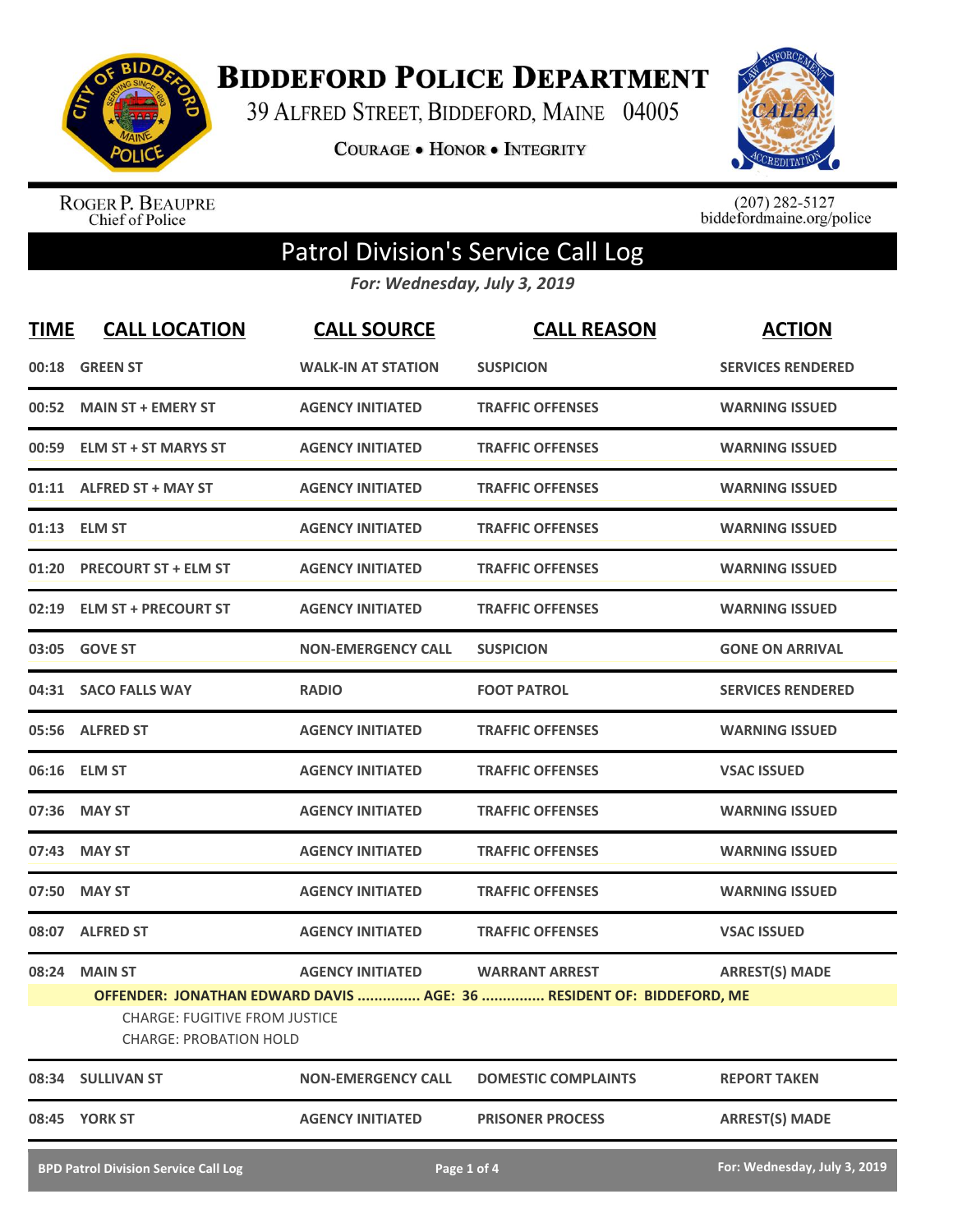| <b>TIME</b> | <b>CALL LOCATION</b>        | <b>CALL SOURCE</b>        | <b>CALL REASON</b>                               | <b>ACTION</b>             |
|-------------|-----------------------------|---------------------------|--------------------------------------------------|---------------------------|
|             | 09:05 PRISCILLA AVE         | <b>AGENCY INITIATED</b>   | <b>TRAFFIC OFFENSES</b>                          | <b>VSAC ISSUED</b>        |
| 09:19       | <b>MAIN ST</b>              | <b>NON-EMERGENCY CALL</b> | <b>ANIMAL COMPLAINT</b>                          | <b>SERVICES RENDERED</b>  |
|             | 09:22 WEST ST               | <b>AGENCY INITIATED</b>   | <b>TRAFFIC OFFENSES</b>                          | <b>VSAC ISSUED</b>        |
|             | 09:30 EMERY ST              | <b>E-911 CALL</b>         | <b>SUSPICION</b>                                 | <b>REPORT TAKEN</b>       |
|             | 09:32 LANDRY ST             | <b>E-911 CALL</b>         | 911 MISUSE                                       | <b>GONE ON ARRIVAL</b>    |
| 09:35       | <b>MARINER WAY</b>          | <b>E-911 CALL</b>         | 911 MISUSE                                       | <b>SERVICES RENDERED</b>  |
|             | 09:49 LESTER B ORCUTT BLVD  | <b>NON-EMERGENCY CALL</b> | <b>DISTURBANCE / NOISE</b>                       | <b>UNFOUNDED</b>          |
|             | 09:55 ELM ST                | <b>AGENCY INITIATED</b>   | <b>TRAFFIC OFFENSES</b>                          | <b>WARNING ISSUED</b>     |
| 10:04       | <b>BEACH HOUSE LN</b>       | <b>NON-EMERGENCY CALL</b> | <b>ARTICLES LOST/FOUND</b>                       | <b>SERVICES RENDERED</b>  |
|             | 10:10 CENTER ST             | <b>NON-EMERGENCY CALL</b> | <b>ANIMAL COMPLAINT</b>                          | <b>SERVICES RENDERED</b>  |
|             | 10:19 MOUNTAIN RD + EASY ST | <b>AGENCY INITIATED</b>   | <b>ANIMAL COMPLAINT</b>                          | <b>SERVICES RENDERED</b>  |
|             | 10:22 HILL ST               | <b>WALK-IN AT STATION</b> | <b>ARTICLES LOST/FOUND</b>                       | <b>NO ACTION REQUIRED</b> |
|             | 10:40 ALFRED ST             | <b>AGENCY INITIATED</b>   | <b>TRAFFIC OFFENSES</b>                          | <b>VSAC ISSUED</b>        |
|             | 11:53 ALFRED ST             | <b>AGENCY INITIATED</b>   | <b>TRAFFIC OFFENSES</b>                          | <b>WARNING ISSUED</b>     |
|             | 12:02 ALFRED ST             | <b>WALK-IN AT STATION</b> | <b>COURT ORDERED CHECK IN</b>                    | <b>SERVICES RENDERED</b>  |
|             | 12:07 FOSS ST               | <b>WALK-IN AT STATION</b> | <b>VIOL PROTECTION FROM HARASSM REPORT TAKEN</b> |                           |
|             | 12:15 PRECOURT ST           | <b>AGENCY INITIATED</b>   | <b>TRAFFIC OFFENSES</b>                          | <b>VSAC ISSUED</b>        |
|             | 12:39 ALFRED ST             | E-911 CALL                | 911 MISUSE                                       | <b>SERVICES RENDERED</b>  |
|             | 12:41 GILBERT PL            | E-911 CALL                | 911 MISUSE                                       | <b>WARNING ISSUED</b>     |
|             | 12:56 POOL ST               | <b>NON-EMERGENCY CALL</b> | <b>SUSPICION</b>                                 | <b>SERVICES RENDERED</b>  |
|             | 13:05 ALFRED ST             | <b>NON-EMERGENCY CALL</b> | <b>CAR SEAT DETAIL</b>                           | <b>SERVICES RENDERED</b>  |
|             | 13:28 POMERLEAU ST          | E-911 CALL                | <b>JUVENILE OFFENSES</b>                         | <b>SERVICES RENDERED</b>  |
|             | 13:30 MILE STRETCH RD       | E-911 CALL                | 911 MISUSE                                       | <b>WARNING ISSUED</b>     |
|             | 13:32 COLE RD + ELM ST      | <b>AGENCY INITIATED</b>   | <b>ALL OTHER</b>                                 | <b>SERVICES RENDERED</b>  |
|             | 13:56 ELM ST                | <b>AGENCY INITIATED</b>   | <b>TRAFFIC OFFENSES</b>                          | <b>WARNING ISSUED</b>     |
|             | 14:10 ALFRED ST             | <b>WALK-IN AT STATION</b> | <b>COURT ORDERED CHECK IN</b>                    | <b>SERVICES RENDERED</b>  |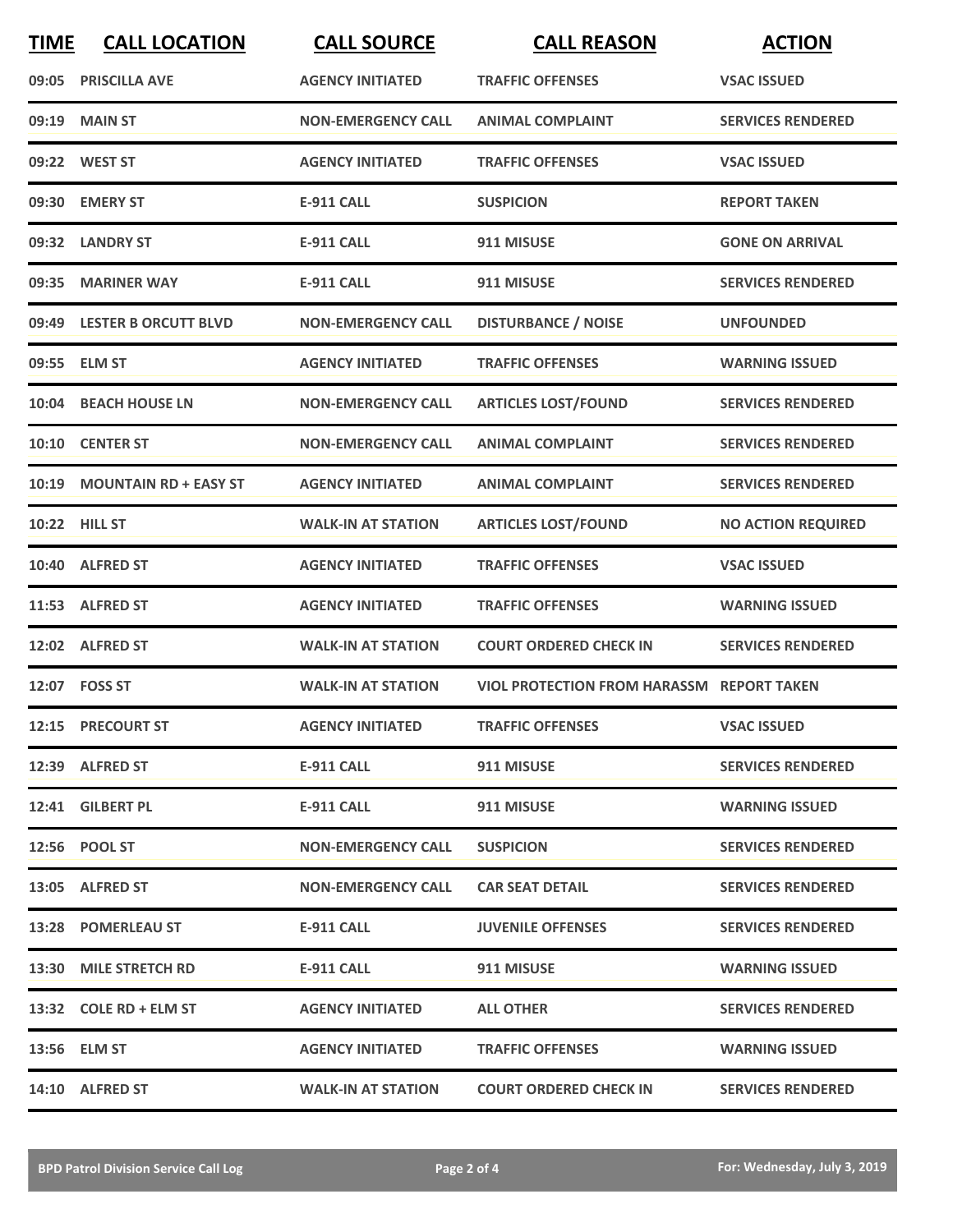| <b>TIME</b>                                                                                              | <b>CALL LOCATION</b>          | <b>CALL SOURCE</b>        | <b>CALL REASON</b>            | <b>ACTION</b>                |  |
|----------------------------------------------------------------------------------------------------------|-------------------------------|---------------------------|-------------------------------|------------------------------|--|
|                                                                                                          | 14:18 ALFRED ST               | <b>AGENCY INITIATED</b>   | <b>TRAFFIC OFFENSES</b>       | <b>VSAC ISSUED</b>           |  |
|                                                                                                          | 14:19 ELM ST                  | <b>NON-EMERGENCY CALL</b> | <b>SUSPICION</b>              | <b>SERVICES RENDERED</b>     |  |
|                                                                                                          | 14:21 GEORGE ST               | <b>NON-EMERGENCY CALL</b> | <b>ANIMAL COMPLAINT</b>       | <b>SERVICES RENDERED</b>     |  |
|                                                                                                          | 14:22 ALFRED ST               | <b>NON-EMERGENCY CALL</b> | <b>SUSPICION</b>              | <b>SERVICES RENDERED</b>     |  |
|                                                                                                          | 14:29 ALFRED ST               | <b>AGENCY INITIATED</b>   | <b>TRAFFIC OFFENSES</b>       | <b>VSAC ISSUED</b>           |  |
|                                                                                                          | 15:06 ALFRED ST               | <b>NON-EMERGENCY CALL</b> | <b>COURT ORDERED CHECK IN</b> | <b>SERVICES RENDERED</b>     |  |
|                                                                                                          | 15:15 POOL ST                 | <b>NON-EMERGENCY CALL</b> | <b>FIGHTS</b>                 | <b>WARNING ISSUED</b>        |  |
|                                                                                                          | 15:19 ALFRED ST               | <b>AGENCY INITIATED</b>   | <b>TRAFFIC OFFENSES</b>       | <b>WARNING ISSUED</b>        |  |
|                                                                                                          | 15:45 JESSIE LN               | <b>AGENCY INITIATED</b>   | <b>PAPERWORK</b>              | <b>NEGATIVE CONTACT</b>      |  |
|                                                                                                          | 16:04 ALFRED ST               | <b>AGENCY INITIATED</b>   | <b>TRAFFIC OFFENSES</b>       | <b>WARNING ISSUED</b>        |  |
|                                                                                                          | 16:05 SOUTH ST                | <b>AGENCY INITIATED</b>   | <b>TRAFFIC OFFENSES</b>       | <b>WARNING ISSUED</b>        |  |
|                                                                                                          | 16:12 MAIN ST                 | <b>NON-EMERGENCY CALL</b> | <b>CHECK WELFARE</b>          | <b>REPORT TAKEN</b>          |  |
|                                                                                                          | 16:13 ALFRED ST + PRECOURT ST | <b>E-911 CALL</b>         | 911 MISUSE                    | <b>SERVICES RENDERED</b>     |  |
|                                                                                                          | 16:16 ELM ST                  | <b>NON-EMERGENCY CALL</b> | <b>ASSIST PD AGENCY</b>       | <b>NO ACTION REQUIRED</b>    |  |
|                                                                                                          | 16:22 DENNETT RD              | <b>AGENCY INITIATED</b>   | <b>PAPERWORK</b>              | <b>NEGATIVE CONTACT</b>      |  |
|                                                                                                          | 17:00 ALFRED ST               | <b>WALK-IN AT STATION</b> | <b>PAPERWORK</b>              | <b>PAPERWORK SERVED</b>      |  |
|                                                                                                          | 17:00 ELM ST                  |                           |                               |                              |  |
| OFFENDER: JASON MICHAEL PROVENCHER  AGE: 44  RESIDENT OF: BIDDEFORD, ME<br><b>CHARGE: WARRANT ARREST</b> |                               |                           |                               |                              |  |
|                                                                                                          | 17:16 ALFRED ST               | <b>WALK-IN AT STATION</b> | <b>ALL OTHER</b>              | <b>SERVICES RENDERED</b>     |  |
|                                                                                                          | 17:23 MAIN ST                 | <b>E-911 CALL</b>         | <b>DOMESTIC COMPLAINTS</b>    | <b>TRANSPORT TO HOSPITAL</b> |  |
|                                                                                                          | 17:54 KING ST                 | <b>NON-EMERGENCY CALL</b> | <b>PARKING COMPLAINT</b>      | <b>SERVICES RENDERED</b>     |  |
|                                                                                                          | 17:56 MIDDLE ST               | <b>NON-EMERGENCY CALL</b> | <b>DISTURBANCE / NOISE</b>    | <b>NEGATIVE CONTACT</b>      |  |
|                                                                                                          | 18:21 OAK RIDGE RD            | <b>NON-EMERGENCY CALL</b> | <b>TRESPASSING</b>            | <b>SERVICES RENDERED</b>     |  |
|                                                                                                          | 18:32 GOVE ST                 | E-911 CALL                | 911 MISUSE                    | <b>WARNING ISSUED</b>        |  |
|                                                                                                          | 18:44 JESSIE LN               | <b>AGENCY INITIATED</b>   | <b>PAPERWORK</b>              | <b>PAPERWORK NOT SERVED</b>  |  |
|                                                                                                          | 19:04 ALFRED ST               | <b>AGENCY INITIATED</b>   | <b>TRAFFIC OFFENSES</b>       | <b>WARNING ISSUED</b>        |  |